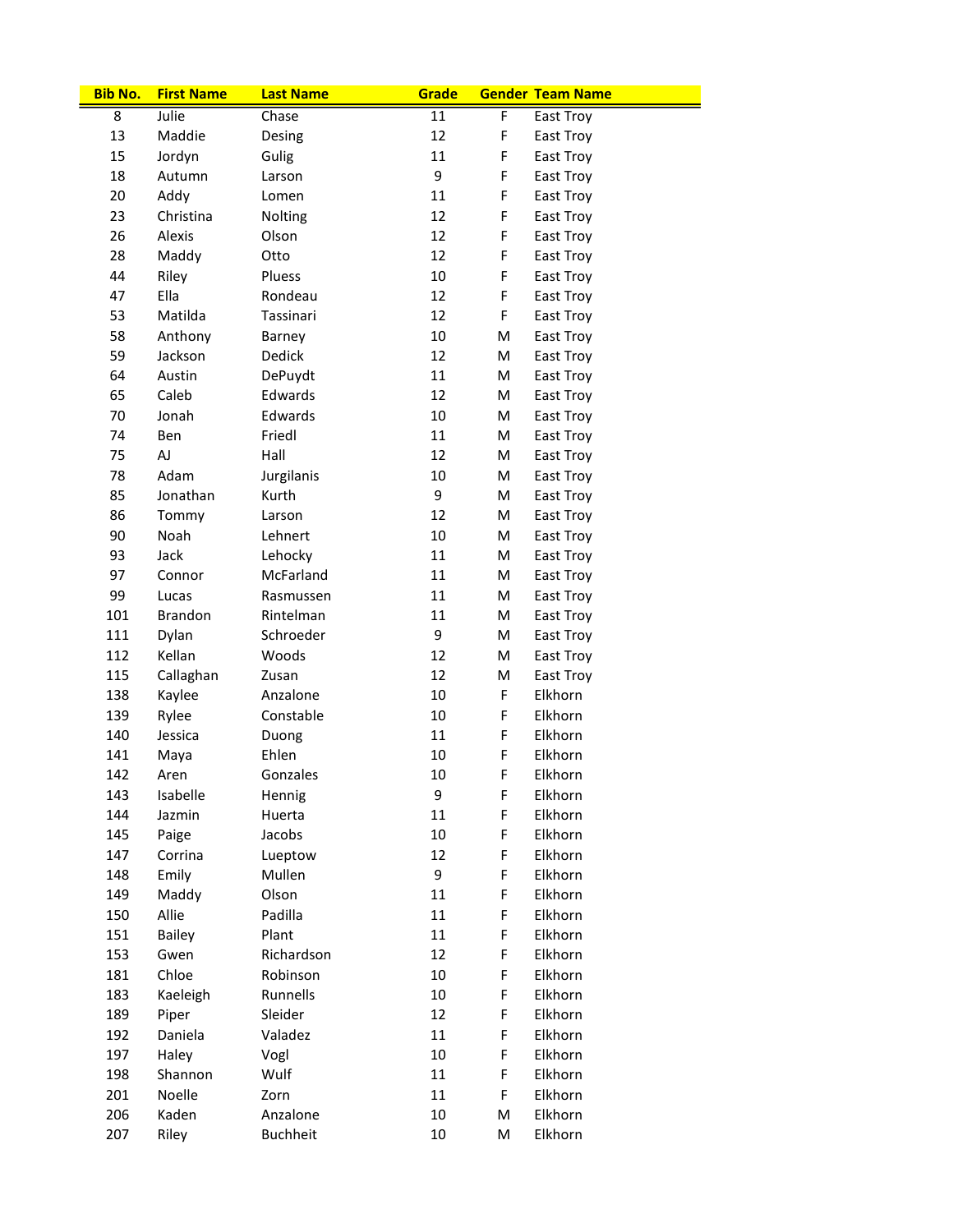| <b>Bib No.</b> | <b>First Name</b> | <b>Last Name</b> | Grade |    | <b>Gender Team Name</b> |
|----------------|-------------------|------------------|-------|----|-------------------------|
| 210            | Sam               | Contreras        | 12    | M  | Elkhorn                 |
| 212            | Drew              | Davey            | 10    | M  | Elkhorn                 |
| 222            | Mitch             | Falcon           | 10    | M  | Elkhorn                 |
| 229            | lan               | Fletcher         | 11    | м  | Elkhorn                 |
| 233            | Chance            | Howarth          | 11    | M  | Elkhorn                 |
| 235            | Alex              | Huerta           | 12    | M  | Elkhorn                 |
| 236            | Erik              | Johnson          | 10    | M  | Elkhorn                 |
| 238            | Lucas             | Koepke           | 12    | M  | Elkhorn                 |
| 240            | Mitchell          | Malaney          | 10    | M  | Elkhorn                 |
| 243            | Sam               | Manak            | 9     | M  | Elkhorn                 |
| 244            | Eusebio           | Paniagua         | 12    | м  | Elkhorn                 |
| 247            | Jonah             | Pulokas          | 11    | M  | Elkhorn                 |
| 253            | Brayden           | Pyatt            | 11    | M  | Elkhorn                 |
| 255            | Atley             | Rasmussen        | 9     | M  | Elkhorn                 |
| 257            | Scott             | Rosendahl        | 11    | M  | Elkhorn                 |
| 260            | Holden            | Roush            | 9     | M  | Elkhorn                 |
| 262            | AJ                | Sanchez          | 12    | M  | Elkhorn                 |
| 266            | <b>Blake</b>      | Sterken          | 9     | м  | Elkhorn                 |
| 268            | Cael              | Stever           | 12    | M  | Elkhorn                 |
| 269            | Jacob             | Taylor           | 11    | M  | Elkhorn                 |
| 274            | Ben               | Tuescher         | 12    | M  | Elkhorn                 |
| 275            | Junior            | Urioste          | 11    | M  | Elkhorn                 |
| 277            | Adam              | Zoellner         | 11    | M  | Elkhorn                 |
| 281            | London            | Amato            | 9     | F  | Greendale               |
| 282            | Gretta            | Danford          | 11    | F  | Greendale               |
| 283            | Jadyn             | Galaska          | 10    | F  | Greendale               |
| 284            | Theo              | Grabner          | 9     | F  | Greendale               |
| 285            | Sarah             | Iselin           | 11    | F  | Greendale               |
| 288            | Rachel            | Kohl             | 9     | F  | Greendale               |
| 290            | Corey             | Lamb             | 10    | F  | Greendale               |
| 291            | Mady              | Muehr            | 9     | F  | Greendale               |
| 293            | Angie             | Oliveras         | 10    | F  | Greendale               |
| 299            | Emma              | Polenske         | 12    | F  | Greendale               |
| 300            |                   |                  | 12    | F. | Greendale               |
|                | Kelsey            | Sodemann         | 10    | F  |                         |
| 302<br>305     | Lizzy<br>Ella     | Weber<br>Wilson  | 10    | F  | Greendale<br>Greendale  |
| 306            | Noah              | Adams            | 9     | M  | Greendale               |
|                |                   |                  |       |    |                         |
| 308            | Islam             | Awad             | 12    | M  | Greendale               |
| 309            | Clayton           | Bailey           | 10    | Μ  | Greendale               |
| 310            | Ben               | Barutzke         | 10    | М  | Greendale               |
| 325            | Theo              | Brozynski        | 12    | Μ  | Greendale               |
| 333            | Matao             | Chavarria        | 11    | М  | Greendale               |
| 335            | Alexander         | <b>Dobbs</b>     | 11    | Μ  | Greendale               |
| 340            | Ben               | Dysland          | 12    | M  | Greendale               |
| 341            | Tony              | Galusha          | 9     | М  | Greendale               |
| 342            | Max               | Gerbensky        | 11    | М  | Greendale               |
| 348            | Tyler             | Losee            | 10    | М  | Greendale               |
| 351            | Logan             | Lutz             | 12    | Μ  | Greendale               |
| 357            | Corey             | Mattin           | 9     | М  | Greendale               |
| 359            | Andrew            | Muehr            | 11    | Μ  | Greendale               |
| 362            | Dominic           | Ornelas          | 11    | M  | Greendale               |
| 364            | Josh              | Piggott          | 9     | M  | Greendale               |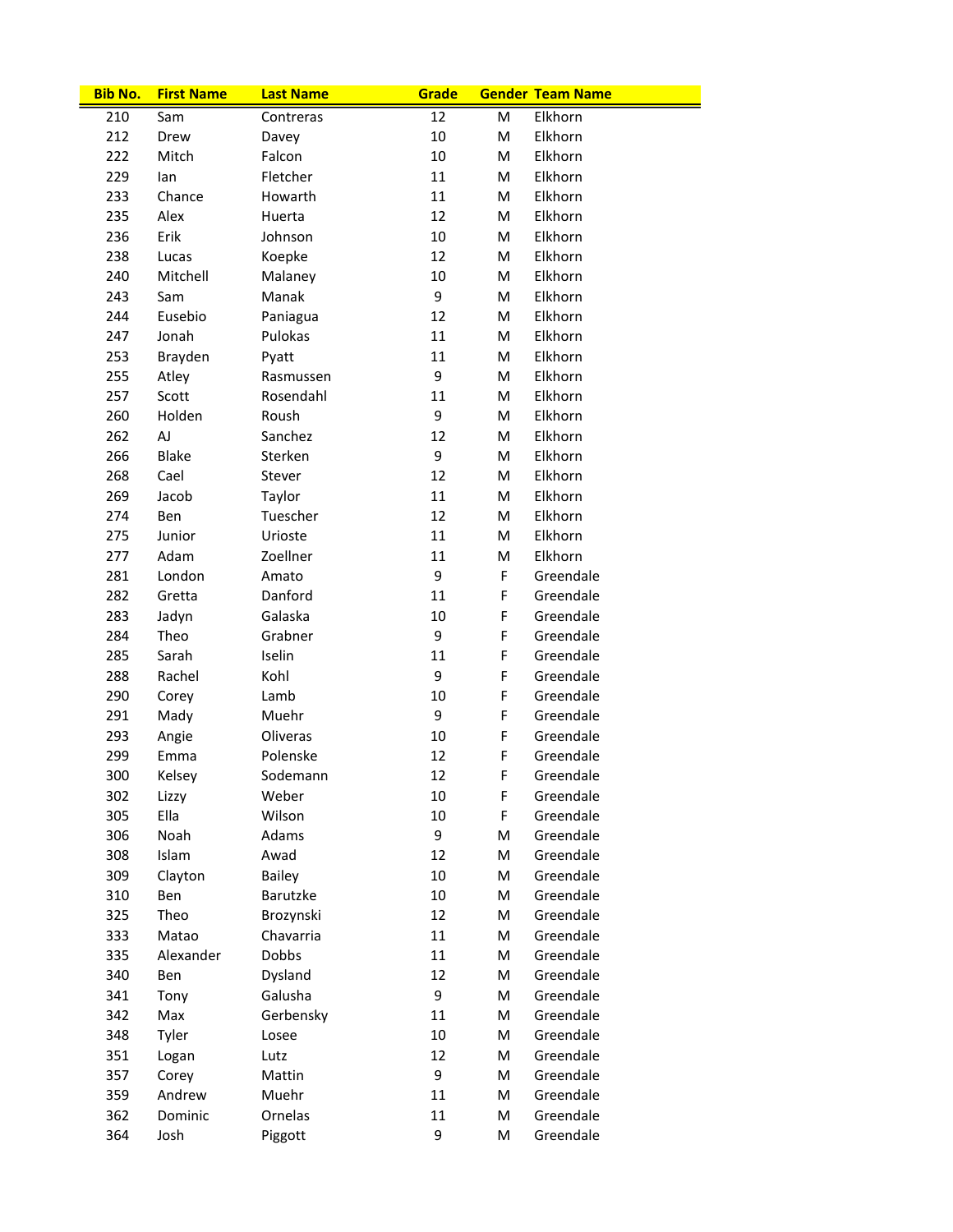| <b>Bib No.</b> | <b>First Name</b> | <b>Last Name</b> | Grade |    | <b>Gender Team Name</b> |
|----------------|-------------------|------------------|-------|----|-------------------------|
| 368            | Connor            | Polenske         | 10    | M  | Greendale               |
| 391            | Aaron             | Shibilski        | 11    | M  | Greendale               |
| 408            | Jonas             | Smith            | 9     | M  | Greendale               |
| 412            | Matthew           | Stilling         | 12    | M  | Greendale               |
| 413            | Jason             | Yager            | 11    | M  | Greendale               |
| 417            | Stefan            | Zrnic            | 12    | M  | Greendale               |
| 418            | Sydney            | Anderson         | 12    | F  | Kenosha Christian Life  |
| 424            | Sherry            | Chen             | 12    | F  | Kenosha Christian Life  |
| 430            | Anna              | Hendrick         | 11    | F  | Kenosha Christian Life  |
| 431            | Esther            | Jiang            | 12    | F  | Kenosha Christian Life  |
| 432            | Lodaka            | Li               | 9     | F  | Kenosha Christian Life  |
| 433            | Rachel            | Sheppard         | 10    | F  | Kenosha Christian Life  |
| 437            | Eliza             | Vandixhorn       | 10    | F  | Kenosha Christian Life  |
| 440            | Kelly             | Zhang            | 12    | F  | Kenosha Christian Life  |
| 442            | Micah             | Anderson         | 12    | М  | Kenosha Christian Life  |
| 443            | Nathan            | Gowery           | 9     | M  | Kenosha Christian Life  |
| 445            | Josh              | Hendrick         | 12    | M  | Kenosha Christian Life  |
| 446            | Nathan            | Klimt            | 11    | M  | Kenosha Christian Life  |
| 449            | <b>Brett</b>      | <b>Mezatis</b>   | 10    | M  | Kenosha Christian Life  |
| 451            | Seth              | Rosen            | 12    | M  | Kenosha Christian Life  |
| 454            | Jaden             | Wright           | 11    | M  | Kenosha Christian Life  |
| 455            | Alex              | Yang             | 10    | м  | Kenosha Christian Life  |
| 456            | Camren            | Cheney           | 11    | F. | Shoreland Lutheran      |
| 457            | Lorreli           | Fischer          | 12    | F. | Shoreland Lutheran      |
| 460            | Katrina           | Innamorato       | 12    | F  | Shoreland Lutheran      |
| 462            | Abigail           | Lange            | 9     | F  | Shoreland Lutheran      |
| 463            | Zoe               | Lipor            | 9     | F  | Shoreland Lutheran      |
| 465            | Sydney            | Nommensen        | 11    | F  | Shoreland Lutheran      |
| 466            | Kyrie             | Patterson        | 11    | F  | Shoreland Lutheran      |
| 467            | Ella              | Van Buren        | 10    | F  | Shoreland Lutheran      |
| 468            | Lydia             | Zarling          | 11    | F  | Shoreland Lutheran      |
| 469            | Angel             | Ayala            | 9     | M  | Shoreland Lutheran      |
| 472            | Andy              | Duff             | 9     | M  | Shoreland Lutheran      |
| 473            | Noah              | Fischer          | 9     | М  | Shoreland Lutheran      |
| 477            | John              | Goines III       | 10    | M  | Shoreland Lutheran      |
| 478            | John              | Innamorato       | 12    | M  | Shoreland Lutheran      |
| 481            | Noah              | Moore            | 10    | M  | Shoreland Lutheran      |
| 482            | David             | Ripke            | 9     | M  | Shoreland Lutheran      |
| 484            | Richard           | Schaefer         | 12    | M  | Shoreland Lutheran      |
| 487            | Adame             | Angelina         | 11    | F  | South Milwaukee         |
| 489            | Angie             | <b>Bellart</b>   | 10    | F  | South Milwaukee         |
| 491            | Izzy              | Bente            | 10    | F  | South Milwaukee         |
| 492            | Susanna           | Bernovich        | 11    | F  | South Milwaukee         |
| 495            | Tiffany           | Enderby          | 12    | F  | South Milwaukee         |
| 497            | Shelby            | Erickson-Stiemke | 9     | F  | South Milwaukee         |
| 500            | Amaya             | Gordon           | 11    | F  | South Milwaukee         |
| 502            | Vivian            | Grossman         | 12    | F  | South Milwaukee         |
| 508            | Madelyn           | Jamel            | 10    | F  | South Milwaukee         |
| 513            | Genevieve         | Kell             | 11    | F  | South Milwaukee         |
| 519            | Katie             | Keller           | 11    | F  | South Milwaukee         |
| 521            | Samantha          | Lemcke           | 12    | F  | South Milwaukee         |
| 522            | Paige             | Mayzik           | 11    | F  | South Milwaukee         |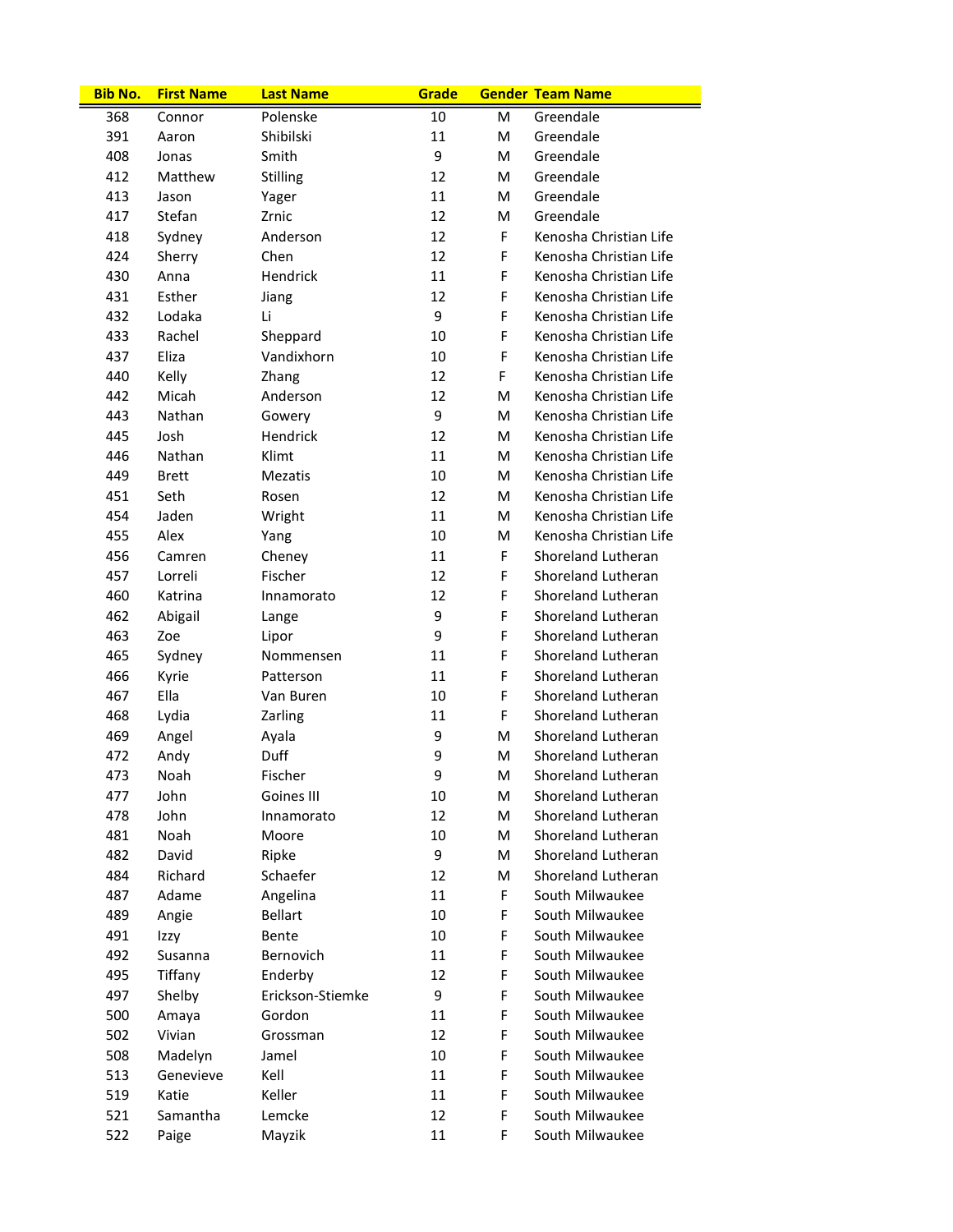| <b>Bib No.</b> | <b>First Name</b> | <b>Last Name</b> | Grade  |   | <b>Gender Team Name</b> |
|----------------|-------------------|------------------|--------|---|-------------------------|
| 524            | Abby              | O'Hearn          | 11     | F | South Milwaukee         |
| 525            | Claudia           | Ortiz            | 9      | F | South Milwaukee         |
| 529            | Hannah            | Poff             | 12     | F | South Milwaukee         |
| 530            | Zeina             | Sahraoui         | 11     | F | South Milwaukee         |
| 532            | Rachel            | Sluga            | 12     | F | South Milwaukee         |
| 533            | Kayla             | Solomon          | 11     | F | South Milwaukee         |
| 534            | Julia             | Strasser         | 11     | F | South Milwaukee         |
| 535            | Cameron           | <b>Blaha</b>     | 12     | М | South Milwaukee         |
| 536            | <b>Nick</b>       | Dehoyos          | 12     | м | South Milwaukee         |
| 537            | Ryan              | Johnson          | 11     | M | South Milwaukee         |
| 538            | Josh              | Pitzo            | 9      | м | South Milwaukee         |
| 541            | Dan               | Schultz          | 10     | M | South Milwaukee         |
| 544            | Owen              | Smith            | 12     | М | South Milwaukee         |
| 545            | Lucas             | Trejo            | 9      | M | South Milwaukee         |
| 547            | Fiona             | Anton            | 9      | F | The Prairie School      |
| 549            | Kaja              | Baran            | 12     | F | The Prairie School      |
| 550            | Maddie            | Gaylord          | 9      | F | The Prairie School      |
| 554            | Emma              | Knoell           | 12     | F | The Prairie School      |
| 555            | <b>Brie</b>       | Luchun Ledvina   | 9      | F | The Prairie School      |
| 556            | Sydney            | Peterson         | 11     | F | The Prairie School      |
| 557            | Evelyn            | Swedberg         | 10     | F | The Prairie School      |
| 559            | Caroline          | Ulrich           | 11     | F | The Prairie School      |
| 561            | Emilie            | Ulrich           | 9      | F | The Prairie School      |
| 562            | Nolan             | Boerner          | 9      | M | The Prairie School      |
| 563            | Gavin             | Chadwick         | 10     | М | The Prairie School      |
| 564            | Alex              | Gittens          | 10     | M | The Prairie School      |
| 565            | Jayce             | Jaramillo        | 10     | М | The Prairie School      |
| 566            | JP                | Joregenson       | 10     | М | The Prairie School      |
| 567            | Wyatt             | Knoell           | 10     | М | The Prairie School      |
| 568            | Jack              | Lopez            | 10     | М | The Prairie School      |
| 569            | Stephe'n          | McGravey-Tate    | 11     | М | The Prairie School      |
| 570            | Vincent           | Praefke          | 10     | М | The Prairie School      |
| 571            | Andrew            | Schaefer         | 10     | M | The Prairie School      |
| 572            | Joey              | Scumaci          | $10\,$ | M | The Prairie School      |
| 573            | Keegan            | Sluis            | 11     | М | The Prairie School      |
| 574            | Peter             | Vanko            | 12     | M | The Prairie School      |
| 575            | Heaven            | Anderson         | 12     | F | Westosha Central        |
| 576            | Κi                | Anderson         | 10     | F | Westosha Central        |
| 577            | Bryanna           | <b>Baggio</b>    | 12     | F | Westosha Central        |
| 578            | Ashlee            | Calkins          | 12     | F | Westosha Central        |
| 579            | Becca             | Ceisel           | 9      | F | Westosha Central        |
| 580            | Samantha          | Ceisel           | 12     | F | Westosha Central        |
| 581            | Sydney            | Crowe            | 12     | F | Westosha Central        |
| 582            | Jordan            | Dahlberg         | 12     | F | Westosha Central        |
| 583            | Alexandra         | Denman           | 11     | F | Westosha Central        |
| 584            | Anastasia         | Doyle-Bruce      | 12     | F | Westosha Central        |
| 585            | Arianna           | Eiler            | 10     | F | Westosha Central        |
| 586            | Gina              | Grenyo           | 10     | F | Westosha Central        |
| 587            | Abigail           | Jackley          | 9      | F | Westosha Central        |
| 588            | Lauren            | Landry           | 10     | F | Westosha Central        |
| 589            | Jaden             | Morris           | 12     | F | Westosha Central        |
| 590            | Gabby             | Niedeffer        | 9      | F | Westosha Central        |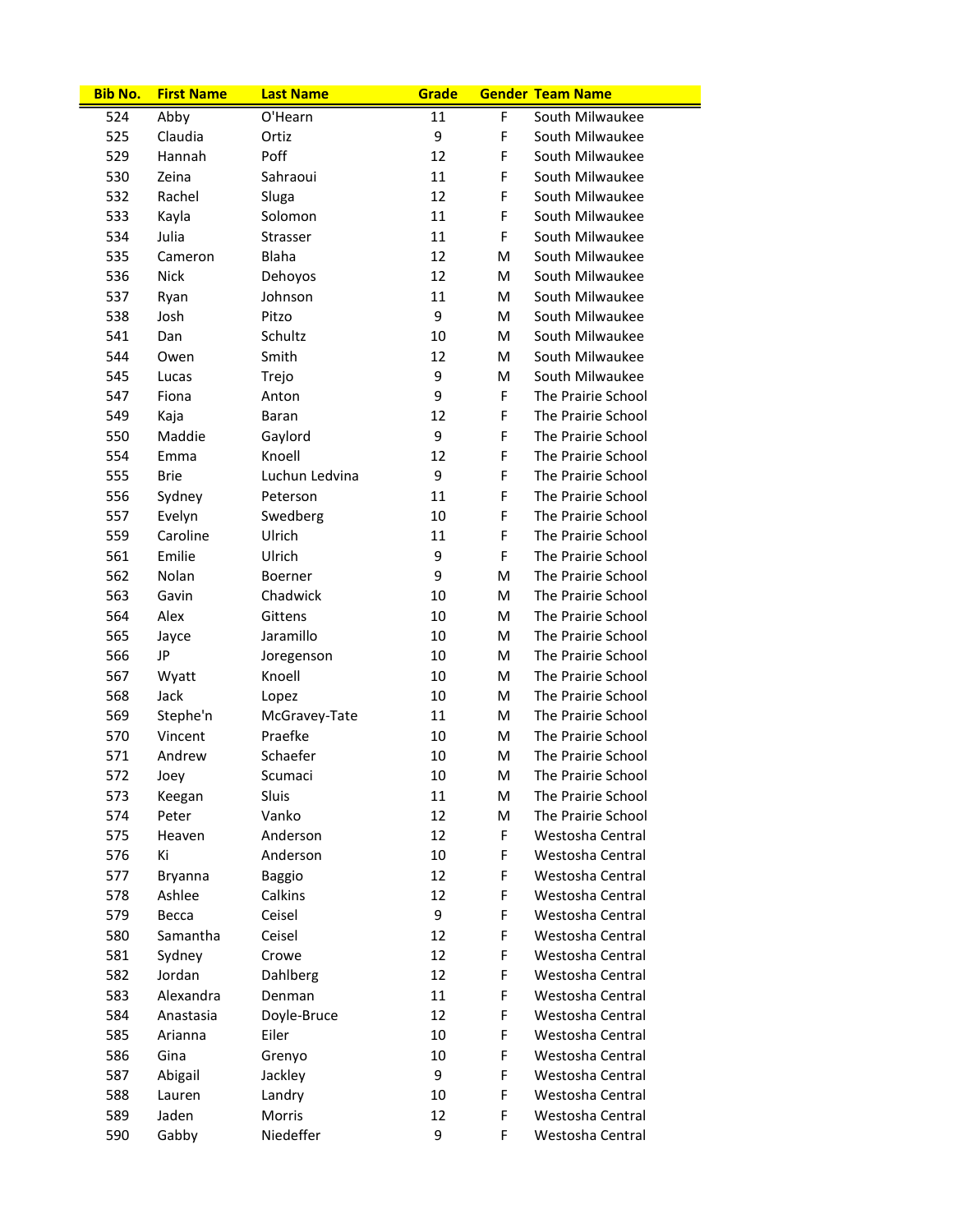| <b>Bib No.</b> | <b>First Name</b>       | <b>Last Name</b> | Grade |   | <b>Gender Team Name</b> |
|----------------|-------------------------|------------------|-------|---|-------------------------|
| 591            | Alyssa                  | Pursely          | 9     | F | Westosha Central        |
| 592            | Kelsi                   | Santos           | 11    | F | Westosha Central        |
| 593            | Chantelle               | Schoolcraft      | 11    | F | Westosha Central        |
| 594            | Kate                    | Slutsky          | 9     | F | Westosha Central        |
| 595            | Kassidy                 | Valarezo         | 12    | F | Westosha Central        |
| 596            | Grace                   | Verzal           | 9     | F | Westosha Central        |
| 597            | Will                    | Allen            | 10    | М | Westosha Central        |
| 598            | Jack                    | <b>Bremer</b>    | 9     | м | Westosha Central        |
| 599            | Paul                    | Capelli          | 11    | M | Westosha Central        |
| 600            | Ethan                   | Chyla            | 12    | м | Westosha Central        |
| 602            | Christopher Blal Delong |                  | 11    | м | Westosha Central        |
| 603            | Phineas                 | Doyle-Bruce      | 10    | М | Westosha Central        |
| 606            | Carson                  | Edquist          | 12    | М | Westosha Central        |
| 608            | Samuel                  | Ellefson         | 9     | М | Westosha Central        |
| 610            | Joel                    | Engberg          | 10    | м | Westosha Central        |
| 612            | Will                    | Fisch            | 10    | м | Westosha Central        |
| 614            | Jacob                   | Galley           | 10    | м | Westosha Central        |
| 616            | Marcus                  | Gillmore         | 9     | M | Westosha Central        |
| 620            | Matt                    | Grenyo           | 12    | м | Westosha Central        |
| 622            | Dylan                   | Hartnek          | 11    | м | Westosha Central        |
| 624            | Eddy                    | Jahnke           | 12    | М | Westosha Central        |
| 625            | Daniel                  | Koffen           | 10    | М | Westosha Central        |
| 631            | Miles                   | Lenz             | 10    | М | Westosha Central        |
| 632            | Max                     | Matushek         | 12    | м | Westosha Central        |
| 634            | Anthony                 | Maxon            | 10    | м | Westosha Central        |
| 644            | Carson                  | Meredith         | 12    | м | Westosha Central        |
| 645            | Connor                  | Murray           | 12    | М | Westosha Central        |
| 647            | Kyle                    | Pflug            | 12    | М | Westosha Central        |
| 650            | Frank                   | Quinones         | 11    | M | Westosha Central        |
| 651            | Evan                    | Rosenick         | 10    | м | Westosha Central        |
| 653            | Jaimes                  | Salas            | 9     | м | Westosha Central        |
| 655            | Carter                  | Schuler          | 10    | м | Westosha Central        |
| 660            | lan                     | Slade            | 11    | M | Westosha Central        |
| 661            | Lucas                   | Sternburg        | 9     | M | Westosha Central        |
| 663            | Tyler                   | Tennis           | 10    | M | Westosha Central        |
| 666            | Ronny                   | Verhaalen        | 12    | M | Westosha Central        |
| 670            | Steven                  | Verhaalen        | 10    | M | Westosha Central        |
| 671            | Mitchell                | Vineyard         | 10    | М | Westosha Central        |
| 673            | Connor                  | Wade             | 9     | M | Westosha Central        |
| 677            | Hannah                  | <b>Bruening</b>  | 12    | F | Whitnall                |
| 680            | Karissa                 | Colombe          | 11    | F | Whitnall                |
| 683            | Kaitlyn                 | Damien           | 11    | F | Whitnall                |
| 684            | Angelina                | Dingle-Hernandez | 9     | F | Whitnall                |
| 685            | Dijana                  | Mitrovic         | 12    | F | Whitnall                |
| 686            | Sonja                   | Mitrovic         | 12    | F | Whitnall                |
| 687            | Rachel                  | Pemberton        | 11    | F | Whitnall                |
| 690            | Sarah                   | Pfifer           | 10    | F | Whitnall                |
| 691            | Ava                     | Schlehlein       | 10    | F | Whitnall                |
| 694            | Manas                   | Arora            | 11    | M | Whitnall                |
| 695            | Tim                     | <b>Breunig</b>   | 11    | M | Whitnall                |
| 701            | Sam                     | <b>Brunner</b>   | 9     | M | Whitnall                |
| 702            | Jeremiah                | Chudada          | 11    | M | Whitnall                |